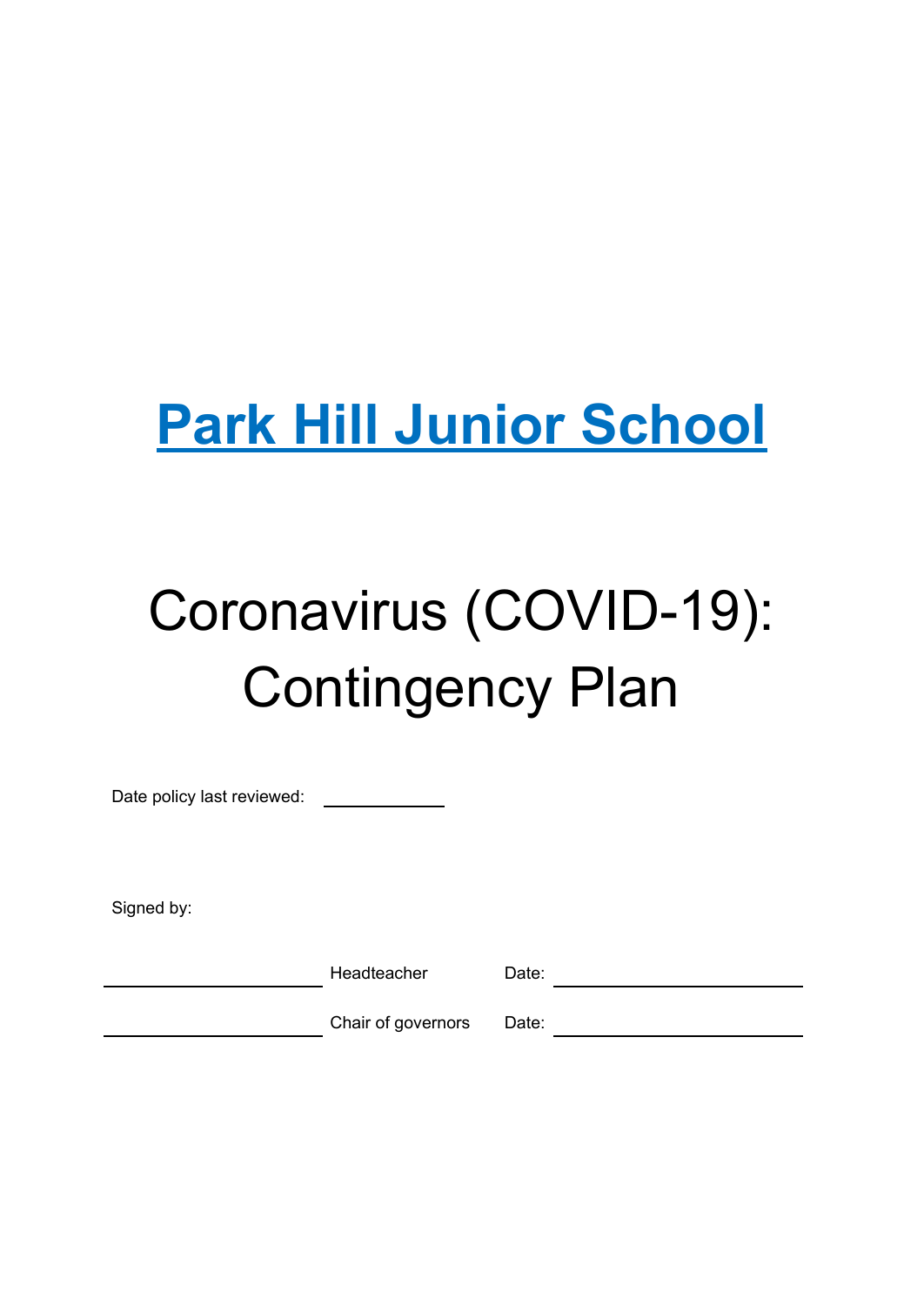Last updated: 2 September 2021

# **Contents:**

- The aim of this [plan](#page-1-0)
- **[Restrictions](#page-1-1) to attendance**
- Infection [prevention](#page-2-0) and control
- [Transport](#page-4-0)
- [Teaching](#page-5-0) and learning
- [Returning](#page-6-0) to school
- [Safeguarding](#page-7-0)
- [Wraparound](#page-7-1) care
- Food [provision](#page-8-0)
- [Communication](#page-8-1)

#### <span id="page-1-0"></span>**The aim of this plan**

If our school or local area sees an extremely high prevalence of coronavirus (COVID-19) infection rates and existing measures in our community have failed to reduce this, the appropriate authorities will decide which additional measures to implement to help contain the spread. These measures may involve implementing a number of restrictions, which could include the partial closure of our school. Measures may also be necessary to help minimise the impact from new coronavirus variants.

This contingency plan, also known as an 'outbreak management plan', outlines how the school will operate if further restrictions are implemented. The school will work closely with the Croydon health protection team (HPT) and implement provisions as advised by the team.

This is a live document that will be reviewed by the headteacher, in conjunction with other key stakeholders, as and when the situation develops.

#### <span id="page-1-1"></span>**Restrictions to attendance**

The government has advised that all schools should continue to operate as normal and that all pupils should attend school unless required to self-isolate.

The contingency framework is designed to act as a containment measure where:

- There is extremely high prevalence of coronavirus.
- Other measures have already been implemented.
- There is a need to minimise the impact from a new coronavirus variant.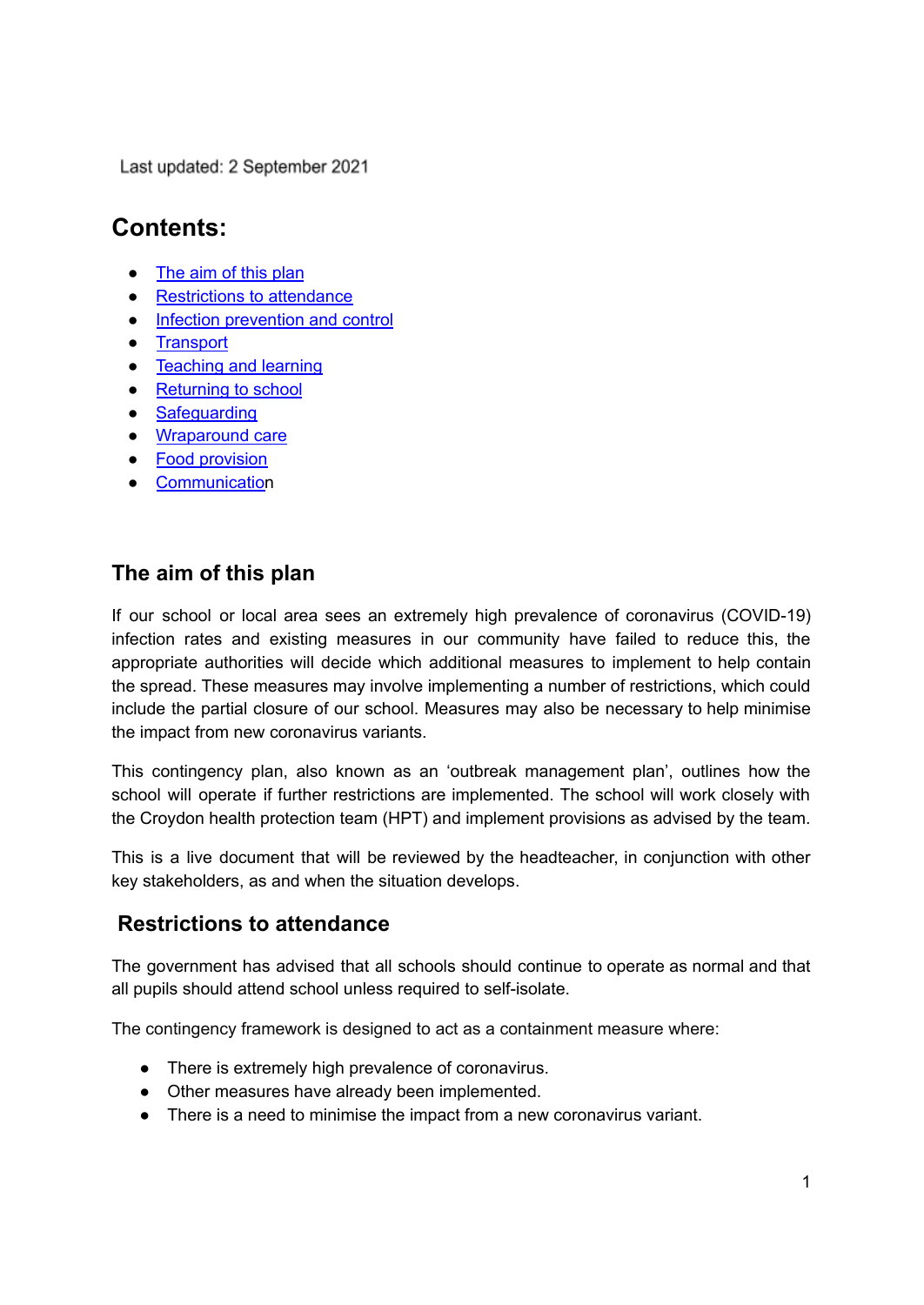Restrictive attendance measures, of the kind set out in the contingency framework, will not be implemented by our school without the explicit agreement of the DfE.

Restricting attendance in any form will only be used as a last resort, initiated following a ministerial decision. Where restrictions to attendance are implemented following government advice, they will be kept to a minimum, allowing for the maximum number of pupils to attend education; however, in all circumstances, priority will be given to vulnerable pupils and the children of critical workers to attend full time.

As part of their outbreak management responsibilities, LAs, Directors of Public Health, and HPTs may advise individual settings or a cluster of closely linked settings to limit attendance in one of the ways described in this section.

Where LAs judge that wider containment action is needed and wish to limit attendance within an area, they will work with their Regional Partnership Team to escalate a proposal to the central Local Action Committee command structure.

Unless advised otherwise, the school will allow all pupils to attend. If the contingency framework is implemented, the school will only allow the following pupils to attend on-site provision:

- Vulnerable pupils
- Children of critical workers

High-quality remote education will be provided for all pupils not in attendance, in line with the Pupil Remote Learning Policy.

The school will lift restrictions as soon as it is advised by the government that it is appropriate to do so.

#### <span id="page-2-0"></span>**Infection prevention and control**

Any member of the school community who displays symptoms of coronavirus will be required to self-isolate and encouraged to get a confirmatory polymerase chain reaction (PCR) test. Tests can be booked online or ordered by telephone via NHS 119. Critical workers, including school staff, have priority access to testing.

All schools are currently being provided with rapid-result lateral flow device (LFD) testing kits, which include PPE, to identify asymptomatic cases of coronavirus.

If a variant of coronavirus classed as a variant of concern (VoC) is identified within the school's geographical area, the school will partake in targeted testing by the Department of Health and Social Care (DHSC) to help suppress and control any possible new cases. The school will also adhere to advice from Directors of Public Health in relation to the temporary reintroduction of face coverings.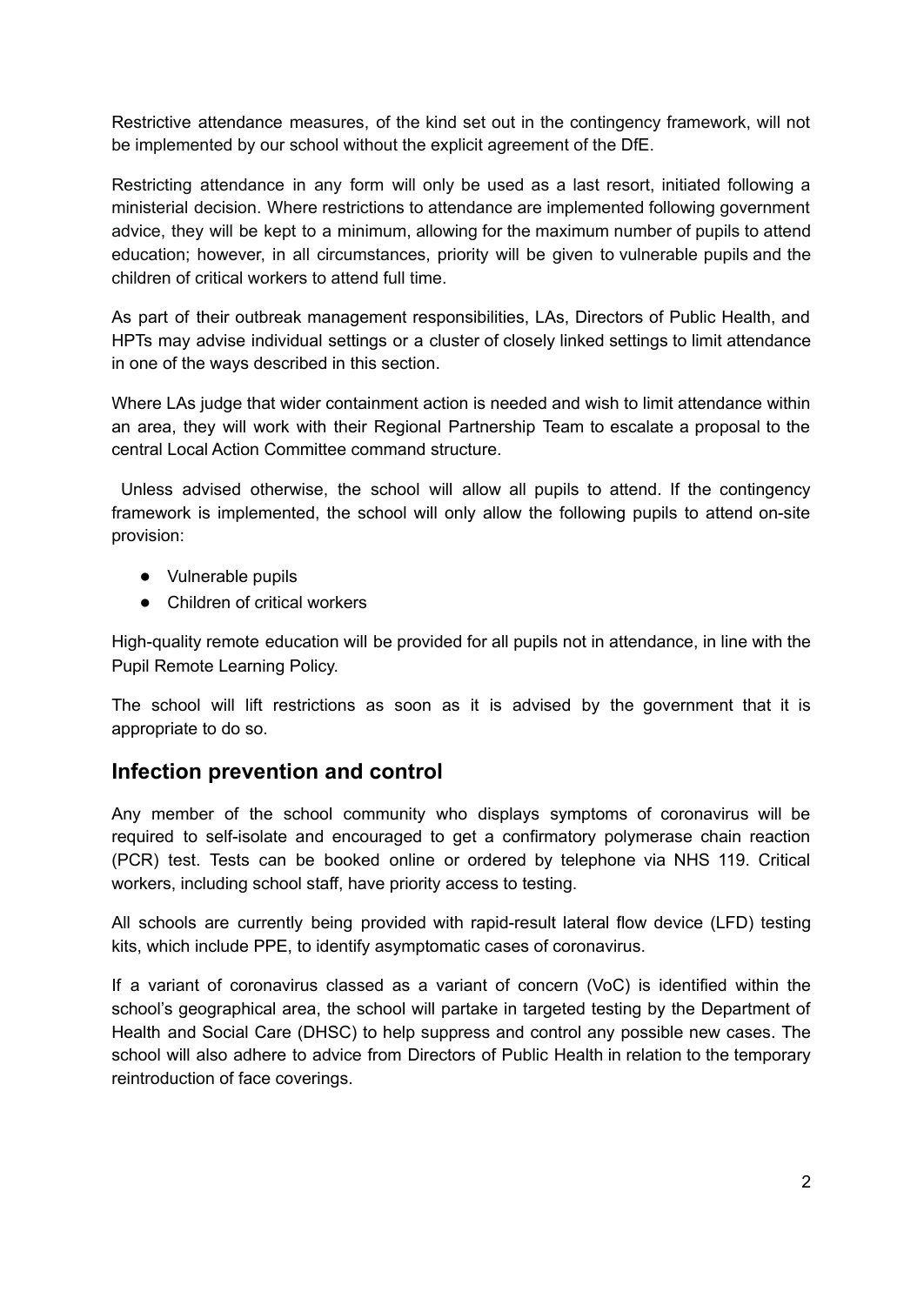If a pupil develops symptoms of coronavirus while on site, they will be taken to the Medical room while they wait to be collected. If required, the pupil will be supervised while they await collection.

After the pupil has left the premises, any areas they were in will be cleaned. The pupil's parents will be encouraged to get their child tested with a confirmatory PCR test as soon as possible. The pupil will be required to self-isolate for at least 10 days – remote education will be arranged for them immediately.

If a staff member develops symptoms while on site, they will be directed to go home immediately to self-isolate and to get a PCR test. Cover arrangements will be put in place.

Any staff members or pupils who have been in close contact with a symptomatic individual at school will not need to self-isolate unless they develop symptoms themselves. Fully vaccinated adults, and pupils under the age of 18, who have been identified as close contacts of a positive case via the NHS Test and Trace service, will not need to self-isolate unless advised by a healthcare professional. Individuals also do not need to self-isolate if:

- They live in the same household as someone who has tested positive for coronavirus, unless they develop symptoms themselves.
- They have taken part in or are currently part of an approved COVID-19 vaccine trial.
- They are not able to get vaccinated for medical reasons.

Adults who receive their second dose of the vaccine close to 16 August will need to continue to follow the same rules as unvaccinated adults until two weeks after their second dose. Unvaccinated adults and adults who have only had one dose of the vaccine will need to continue to follow the rules on self-isolation if they have been identified as a close contact of a positive case.

Those aged 18 will continue to follow the same rules as under-18s until six months after their 18<sup>th</sup> birthday, when they will begin to follow the self-isolation rules for adults. Government guidance previously said 18 years and four months.

If a pupil or staff member is admitted to hospital with coronavirus, the school will contact the DfE helpline on 0800 046 8687 and select option 1. The school may be offered public health support in managing risk assessments and communicating with staff and parents.

The school will take extra actions if the number of positive coronavirus cases in the school substantially increases, as this could indicate that coronavirus transmission is happening in school.

The following thresholds will be used as an indication of when to seek public health advice, whichever is reached first:

● Five children, pupils, students or staff who are likely to have mixed closely, test positive for coronavirus within a 10-day period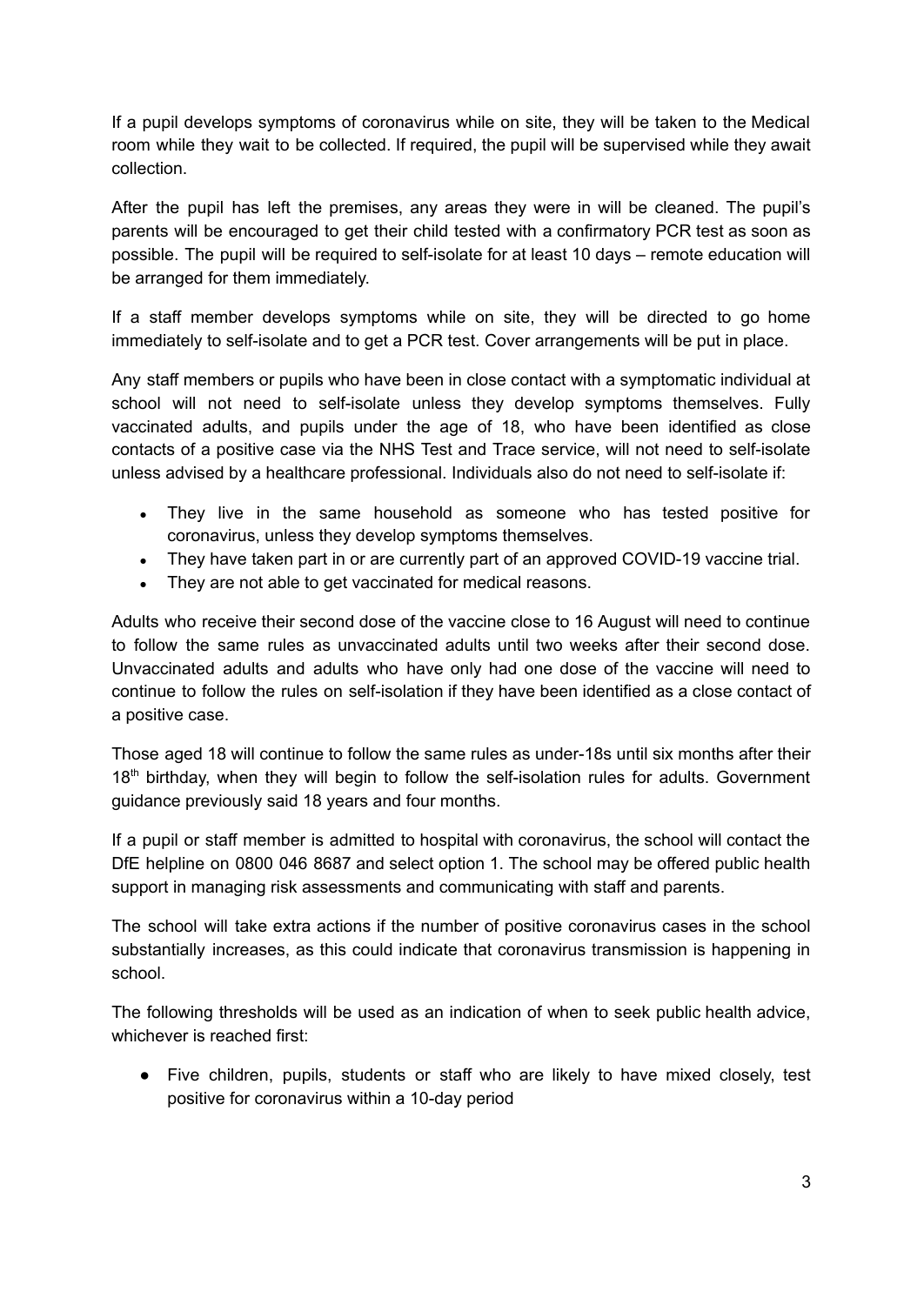• 10 percent of children, pupils, students or staff who are likely to have mixed closely test positive for coronavirus within a 10-day period

When a threshold is reached, the school will review and reinforce the testing, hygiene and ventilation measures already in place. The school will also consider:

- Whether any activities can take place outdoors, e.g. exercise, assemblies, or classes.
- Ways to improve ventilation indoors that will not significantly impact thermal comfort.
- One-off enhanced cleaning, focussing on touch points and any shared equipment.

A director of public health may provide the school with advice that reflects the local situation. In areas where rates of positive cases are high, this could mean that the thresholds for extra actions are higher than the threshold set out above.

The school will seek additional public health advice if there is concern regarding transmission in the school, either by phoning the DfE helpline on 0800 046 8687 or in line with other local arrangements. The school will also refer to the government's [contingency](https://www.gov.uk/government/publications/coronavirus-covid-19-local-restrictions-in-education-and-childcare-settings) [framework](https://www.gov.uk/government/publications/coronavirus-covid-19-local-restrictions-in-education-and-childcare-settings) for further information.

The individual's close contacts at school – where they do not fulfil the criteria outlined in this section of the contingency plan – will be contacted by the NHS Test and Trace, and advised to take a PCR test. If more individuals test positive, the school will follow advice from the local HPT, which may include requiring more people to self-isolate. Staff who do not need to isolate and young people under the age of 18 years and six months who have been identified as a close contact should continue to attend school as normal.

As the result of an outbreak during step 4 of the coronavirus recovery roadmap, a temporary requirement could be implemented for staff to resume wearing face coverings in areas other than crowded spaces where they are likely to come into contact with others they would not normally meet. This may include face coverings being reintroduced in communal areas and classrooms for members of staff. The school may also be required to reintroduce the use of bubbles in order to resume social distancing and limit the transmission of coronavirus. The school will adhere to any conditions set out by the local HPT.

#### <span id="page-4-0"></span>**Transport**

Pupils and staff attending school will be encouraged to walk or cycle wherever possible and to avoid public transport. The government has removed the legal requirement to wear face coverings but expects and recommends that they are worn in enclosed and crowded spaces where you may come into contact with people you don't normally meet – this includes public and dedicated transport to schools. If pupils and staff need to use public or dedicated transport, they may be asked to wear a face covering while travelling, unless exempt in line with government quidance, e.g. due to a disability.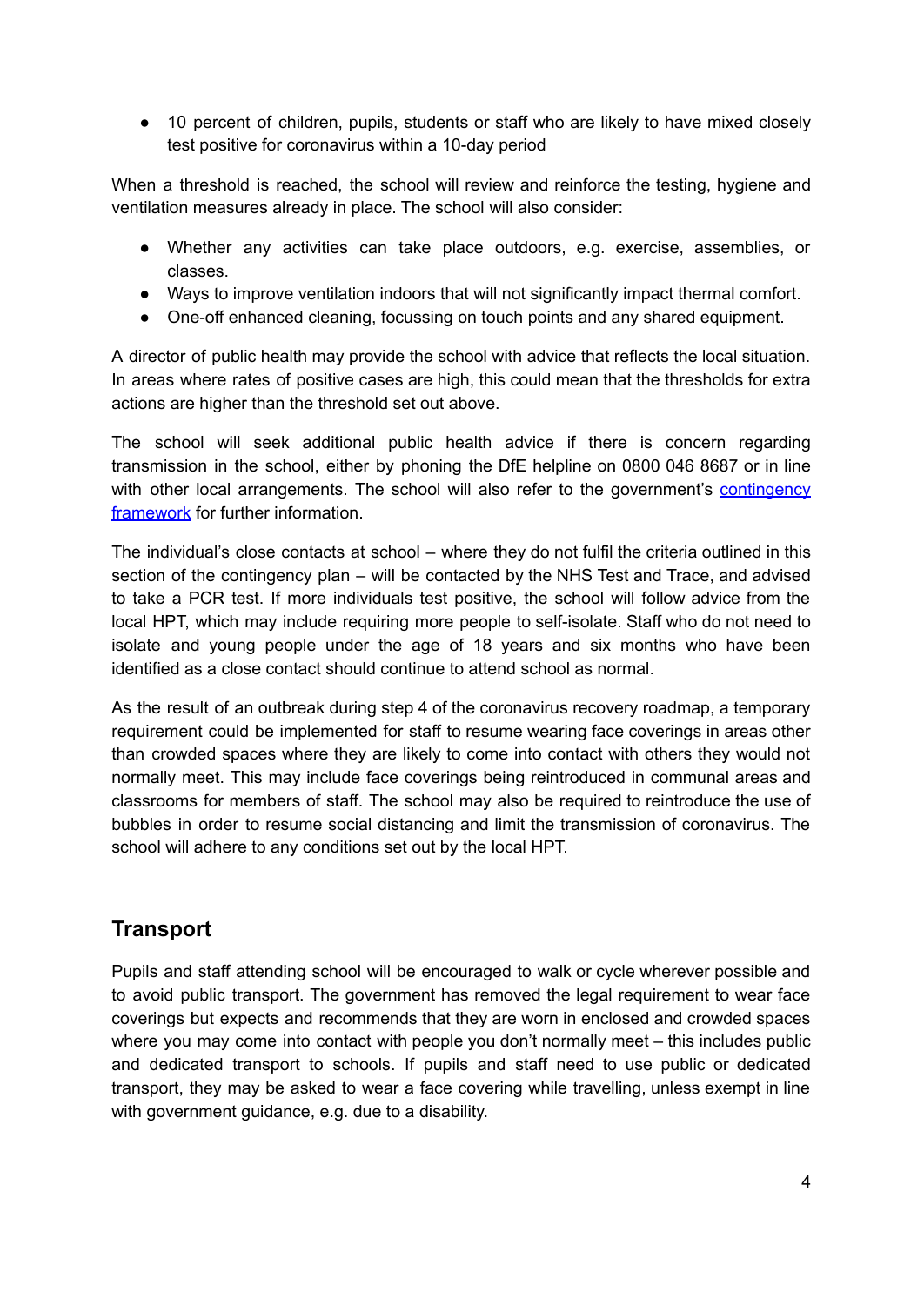Transport services to and from the school will continue to operate as normal during times of local restriction where pupils are still attending. In the event that such services are not able to operate as normal, the headteacher will consider alternative options and communicate these to all parents and pupils in advance.

## <span id="page-5-0"></span>**Teaching and learning**

If restrictions to on-site education are required, the school will offer immediate access to high-quality remote education for all pupils who are required to remain at home. All remote learning will be delivered in line with the school's Pupil Remote Learning Policy.

Where advised during a local outbreak, further restrictions may be enforced with regards to certain musical and drama activities, e.g. singing, for pupils attending on-site provision, to help reduce the risk of transmitting coronavirus via aerosols. Restrictions may also be reintroduced to contact and indoor sports. The school will follow the advice provided by the local HPT.

The school will use a range of remote teaching methods to cater for all different learning styles.

Teachers will ensure lessons are suitable to the class group's age and ability, inclusive for all pupils, and will be adapted, where necessary, to account for the needs of disadvantaged pupils and pupils with SEND.

When teaching pupils who are working remotely, teachers will:

- Set assignments so that pupils have meaningful and ambitious work each day.
- Deliver a planned, coherent and well-sequenced curriculum which allows skills to be built incrementally.
- Provide frequent, clear explanations of new content through high-quality curriculum resources, including through educational videos.
- Assess progress by using questions and other suitable tasks and use assessment to ensure teaching is responsive to pupils' needs and addresses any critical gaps in pupils' knowledge.
- Adjust the pace or difficulty of what is being taught in response to questions or assessments, including, where necessary, revising material or simplifying explanations to ensure pupils' understanding.
- Provide opportunities for interactivity, e.g. questioning and reflective discussion.
- Provide scaffolded practice and opportunities to apply new knowledge.
- Enable pupils to receive timely and frequent feedback on how to progress, using digitally-facilitated or whole-class feedback where appropriate.
- Plan a programme that is of equivalent length to the core teaching pupils would receive in school, ideally including daily contact with teachers.

In exceptional circumstances, the school may reduce its curriculum offering to enable pupils to cope with the workload – the headteacher will assess this need, keeping pupils' best interests in mind, and will not take the decision lightly.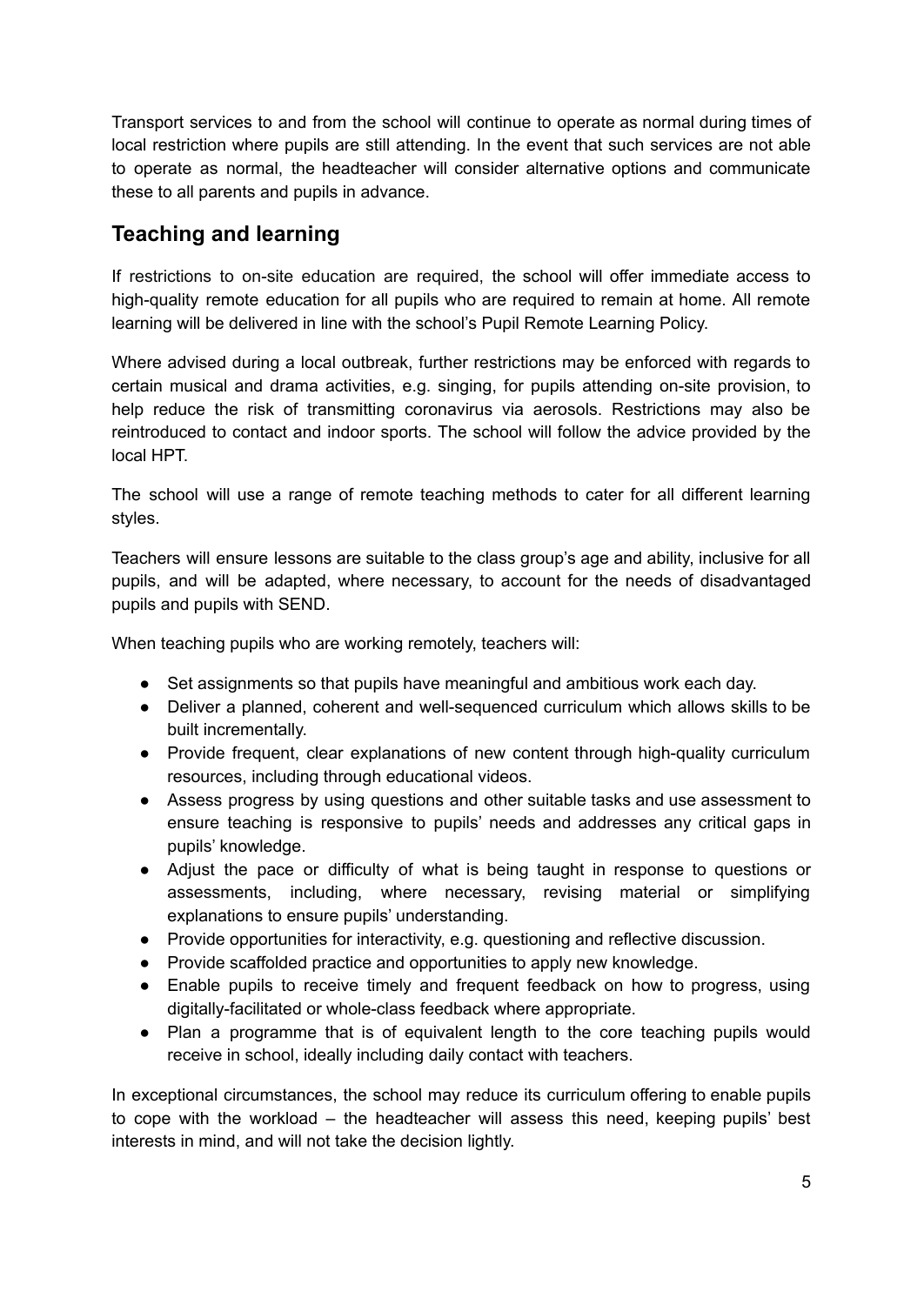Teachers will continue to make use of formative assessments throughout the academic year, e.g. quizzes.

The school will utilise the support available through the DfE's 'Get help with [technology](https://www.gov.uk/guidance/get-help-with-technology-for-remote-education-during-coronavirus-covid-19) during coronavirus [\(COVID-19\)'](https://www.gov.uk/guidance/get-help-with-technology-for-remote-education-during-coronavirus-covid-19) scheme. Under the scheme, the school can order laptops, tablets and 4G wireless routers to support the following groups of pupils if they do not have access to a digital device or the internet through other means:

- Pupils in Years 3 to 13
- Clinically extremely vulnerable pupils across all year groups who are not attending school in line with government and/or clinical advice
- Pupils in all year groups whilst attending school on a hospital site
- Pupils in any year group who have been advised to shield because they, or somebody they live with, are clinically extremely vulnerable

Before distributing devices, the school will ensure:

- The devices are set up to access remote education.
- Appropriate safeguarding controls and support are in place to help pupils and their families use the devices safely.
- Arrangements follow the procedures outlined in the school's Loaning School Equipment Policy.

Once devices are ready for collection, the school will either arrange for them to be collected by families from school or delivered to pupils' homes, ensuring infection control measures are adhered to as part of this process.

**[Make sure you include specific information in this section regarding your school's approach to remote education, including the tools that will be used and how pupils can access the learning.]**

#### <span id="page-6-0"></span>**Returning to school**

The headteacher will work with the LA to ensure pupils only return to school when it is safe for them to do so. Prior to the return of more pupils and staff, all relevant risk assessments will be reviewed.

**[Early years settings and primary schools]** Where advised to do so by a Director of Public Health and/or the local HPT, the school may encourage staff to undertake LFD tests at home prior to their return to school and/or for a period of time following their return. The school will continue to recognise that testing is voluntary.

**[Secondary schools and post-16 settings]** Where advised to do so by a Director of Public Health and/or the local HPT, the school may encourage staff and pupils to undertake LFD tests at home prior to their return to school and/or for a period of time following their return. The school will continue to recognise that testing is voluntary.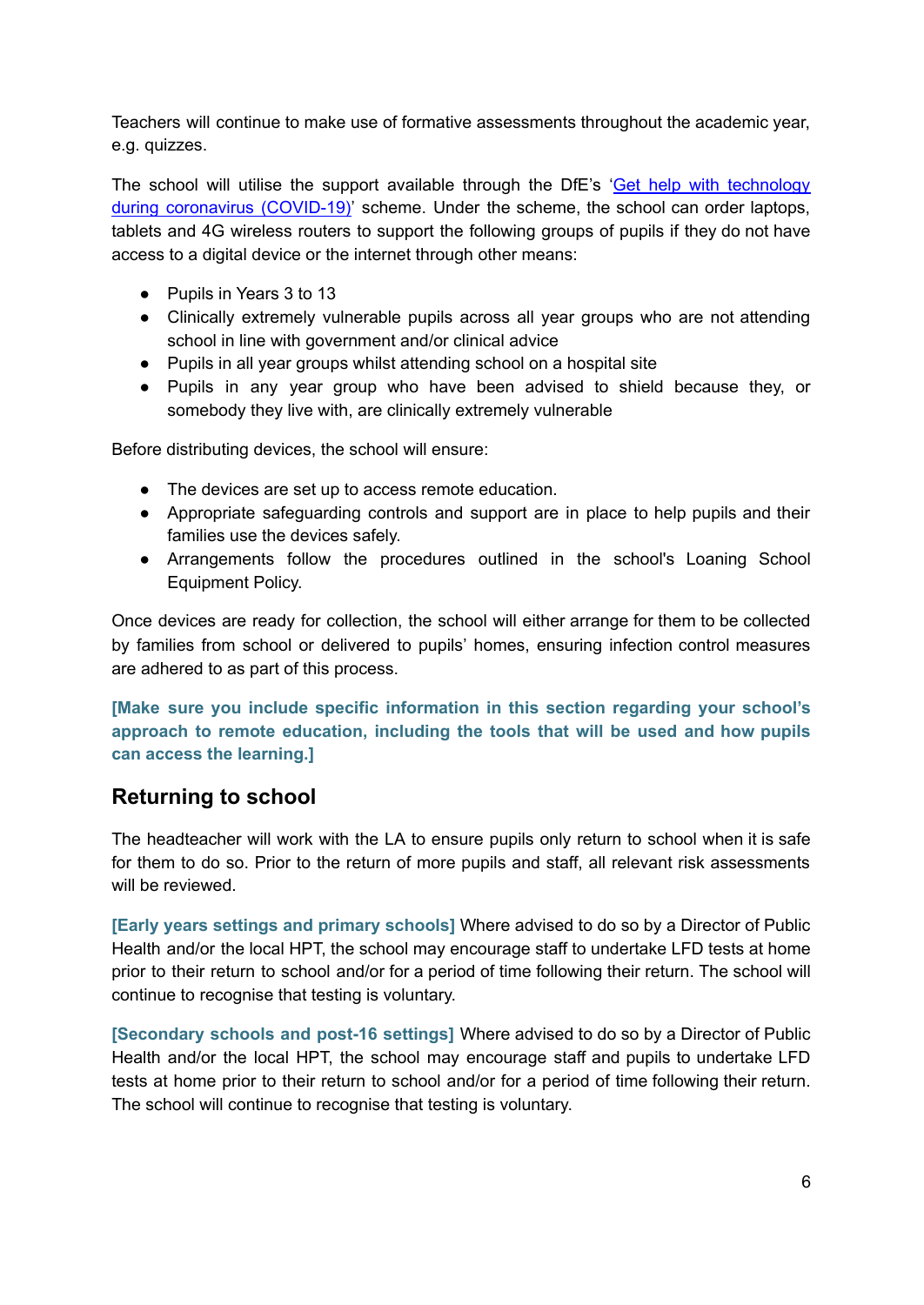The headteacher will inform staff, pupils and parents, prior to the return to school, whether any further restrictions, such as the use of bubbles and face coverings, have been resumed.

After a period of self-isolation, or the relaxation of restrictions, the headteacher will inform parents when their child will return to school.

The headteacher will listen to all concerns that parents may have about their child returning to school and will advise them of the measures in place to ensure the safety of their child.

#### **Exams and assessments**

The school will remain open for any exams and assessments planned in line with current government guidance.

Wherever necessary, the school will implement additional mitigations to ensure the safe delivery of exams and assessments, which may include:

- Wearing face coverings in communal areas, where directed.
- Two-metre spacing between all desks, where directed.
- Additional controls for candidates who are classed as clinically extremely vulnerable. This may include measures such as seating them in a separate room to other candidates or, in exceptional circumstances, at the candidate's home.

#### <span id="page-7-0"></span>**Safeguarding**

Ensuring safeguarding arrangements remain effective during periods of restricted attendance is a key priority. Our Child Protection and Safeguarding Policy has been updated to include provisions for keeping pupils safe during the coronavirus pandemic, both at home and in school – we will continue to follow these procedures for pupils who remain at home, where appropriate, until all pupils are able to return to school.

We will continue to ensure that:

- The best interests of pupils always come first.
- If anyone in the school has a safeguarding concern about a pupil, they act immediately.
- A DSL or deputy DSL is always available.
- Unsuitable individuals are not permitted to work with pupils or come into contact with pupils whilst on site.
- Pupils who remain at home are protected when they are online.

A trained DSL or deputy will remain on-site where possible. Where this is not possible, e.g. they are required to self-isolate, the school will ensure that the DSL or deputy, or a DSL or deputy from another school, are available to contact at all times. In addition, the headteacher will take responsibility for coordinating safeguarding on-site during this time.

#### <span id="page-7-1"></span>**Wraparound care**